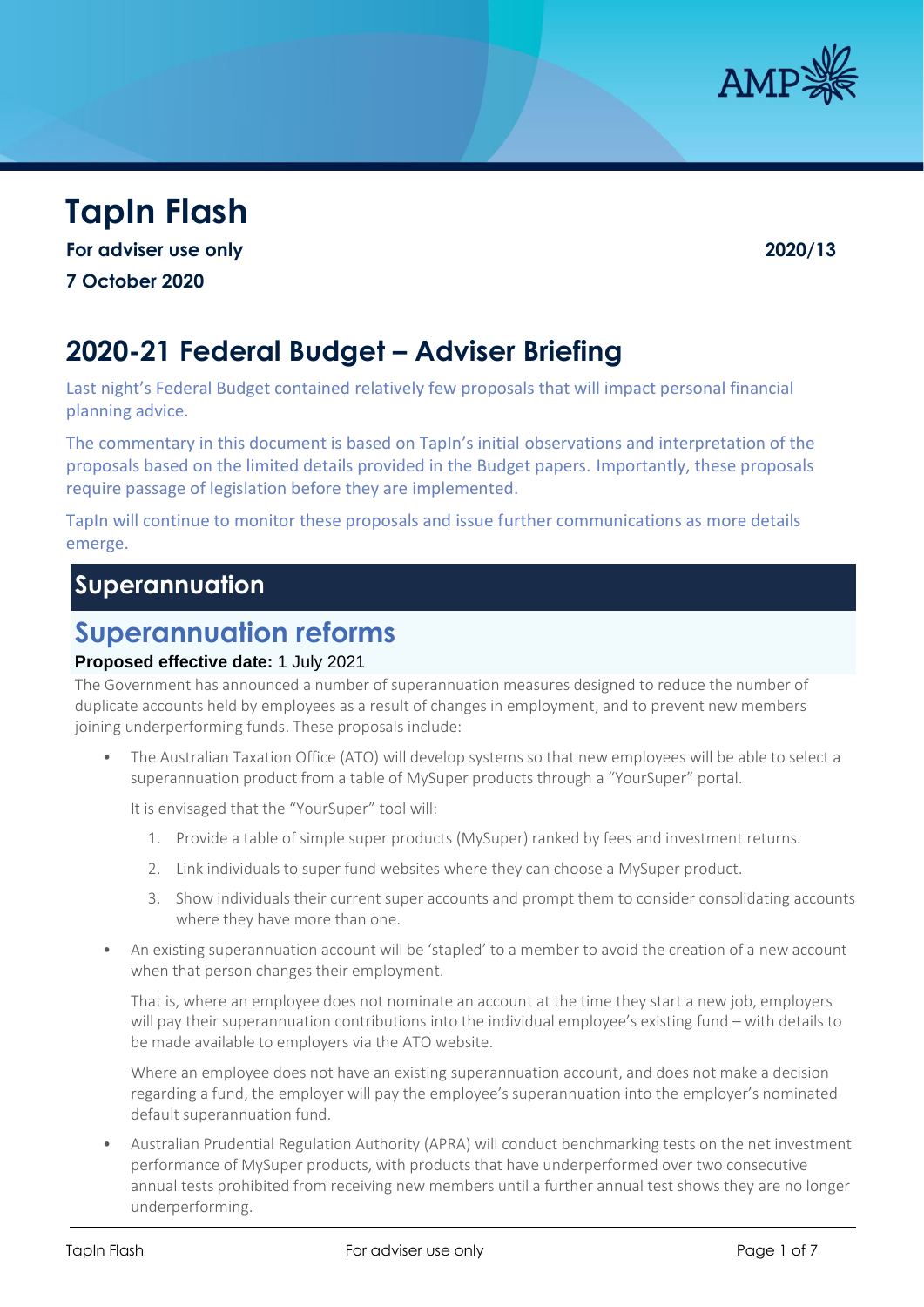Non-MySuper accumulation products will be added to the benchmarking process from 1 July 2022.

• Transparency and accountability of superannuation funds will be improved by strengthening obligations on superannuation trustees to ensure their actions are consistent with members' retirement savings being maximised.

## **Other superannuation measures**

#### **Proposed effective date:** Various

There was little movement on a number of previously announced superannuation measures:

- There was no mention of the proposed change to increase the age for non-concessional contribution (NCC) bring-forward purposes to age 67. The bill to enact this previously announced measure is still currently before parliament.
- There was no change to the COVID-19 temporary early release of super measure. Eligible Australian and New Zealand citizens and permanent residents continue to be allowed just one withdrawal opportunity of up to \$10,000 from 1 July 2020 until 31 December 2020.
- The Government restated the deferred start date for a number of previously announced SMSF measures:
	- o Increasing the maximum number allowed members in an SMSF (or Small APRA funds) from 4 to 6 – start date deferred to the date of Royal Assent of the enabling legislation. This bill has been referred to the Senate Economics Legislation Committee, due to report on 4 November 2020.
	- o Changes to the calculation of exempt current pension income have also been deferred from 1 July 2020 to 1 July 2021.

# **Taxation – General**

# **Personal income tax cuts brought forward**

### **Proposed effective date:** 1 July 2020

The Government's multi-year personal income tax plan outlined in Table 1 is already law, together with the yearly Low and Middle Income Tax Offset (LMITO) and Low Income Tax Offset (LITO) amounts.

#### Table 1: Existing / already legislated

| Marginal tax rate*<br>(%)             | <b>Stage One</b><br>Existing thresholds - income<br>range<br>(5) | <b>Stage Two</b><br>Thresholds - income range<br>from 1 July 2022<br>(5) | <b>Stage Three</b><br>Thresholds - MTR (%) and income<br>range from 1 July 2024<br>(5) |                    |  |  |  |
|---------------------------------------|------------------------------------------------------------------|--------------------------------------------------------------------------|----------------------------------------------------------------------------------------|--------------------|--|--|--|
| $\mathbf 0$                           | $0 - 18,200$                                                     | $0 - 18,200$                                                             | 0%                                                                                     | $0 - 18,200$       |  |  |  |
| 19                                    | $18,201 - 37,000$                                                | $18,201 - 45,000$                                                        | 19%                                                                                    | $18,201 - 45,000$  |  |  |  |
| 32.5                                  | $37,001 - 90,000$                                                | $45,001 - 120,000$                                                       | 30%                                                                                    | $45,001 - 200,000$ |  |  |  |
| 37                                    | $90,001 - 180,000$                                               | $120,001 - 180,000$                                                      |                                                                                        |                    |  |  |  |
| 45                                    | >180,000                                                         | >180,000                                                                 | 45%                                                                                    | > 200,000          |  |  |  |
| <b>LMITO</b>                          | Up to 1,080                                                      |                                                                          |                                                                                        |                    |  |  |  |
| <b>LITO</b>                           | Up to 445                                                        | Up to 700                                                                | Up to 700                                                                              |                    |  |  |  |
| '*excluding 2 per cent Medicare Levy) |                                                                  |                                                                          |                                                                                        |                    |  |  |  |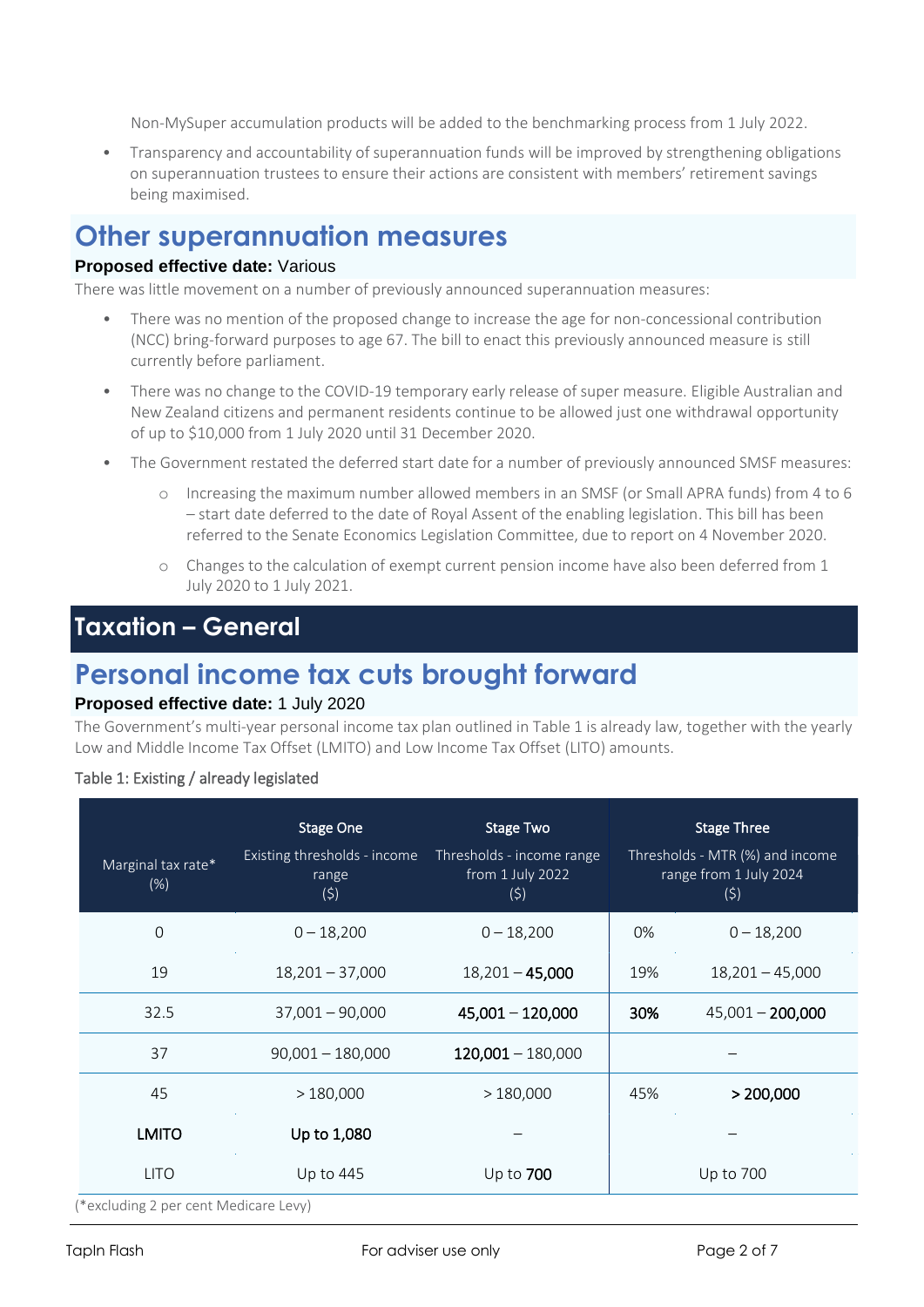The Government now proposes to bring forward, and retrospectively start from 1 July 2020, the "Stage two" threshold and income ranges that were due to commence from 1 July 2022.

The Government also proposes to retain the LMITO, but only until 30 June 2021. The increase in the LITO from \$445 to \$700 is also proposed to be brought forward to 2020-21.

Table 2 (below) summarises the new proposed personal tax rates, thresholds and offsets:

### Table 2: Proposed in 2020-21 Budget

| Marginal tax rate*<br>(%) | 2020-21<br>(5)      | 2021-22 to 2023-24<br>(5) | Thresholds - income range Thresholds - income range from Thresholds - MTR (%) and income<br>range from 1 July 2024<br>(5) |                    |
|---------------------------|---------------------|---------------------------|---------------------------------------------------------------------------------------------------------------------------|--------------------|
| $\mathbf 0$               | $0 - 18,200$        | $0 - 18,200$              | 0%                                                                                                                        | $0 - 18,200$       |
| 19                        | $18,201 - 45,000$   | $18,201 - 45,000$         | 19%                                                                                                                       | $18,201 - 45,000$  |
| 32.5                      | $45,001 - 120,000$  | $45,001 - 120,000$        | 30%                                                                                                                       | $45,001 - 200,000$ |
| 37                        | $120,001 - 180,000$ | $120,001 - 180,000$       |                                                                                                                           |                    |
| 45                        | >180,000            | >180,000                  | 45%                                                                                                                       | > 200,000          |
| <b>LMITO</b>              | Up to 1,080         |                           |                                                                                                                           |                    |
| <b>LITO</b>               | Up to $700$         | Up to 700                 |                                                                                                                           | Up to 700          |

(\*excluding 2 per cent Medicare Levy)

### More details:

- The Stage Three tax cuts, already legislated to commence from 1 July 2024, remain unchanged as shown in Table 1 above.
- LMITO (only available until 30 June 2021) is available in addition to the LITO. The tax offset savings are received as a refund following lodgement and assessment of the person's tax return.
- Neither LITO nor LMITO are refundable tax offsets, so they can reduce tax liability to nil but not reduce liability for Medicare levy.

### LITO:

• From 1 July 2020, LITO is proposed to increase to \$700. The increased LITO will be reduced at a rate of 5 cents per \$1 for income between \$37,500 and \$45,000 and 1.5 cents per \$1 for income between \$45,000 and \$66,667.

### LMITO:

- The benefit for those earning up to \$37,000 is \$255.
- Between \$37,000 and \$48,000, the offset increases at the rate of 7.5 cents per \$1 above \$37,000 to a maximum offset of \$1,080.
- Those earning between \$48,000 and \$90,000 are eligible for the maximum LMITO benefit of \$1,080.
- For income above \$90,000, the offset phases out at a rate of 3.0 cents per \$1 and is not available when taxable income exceeds \$126,000.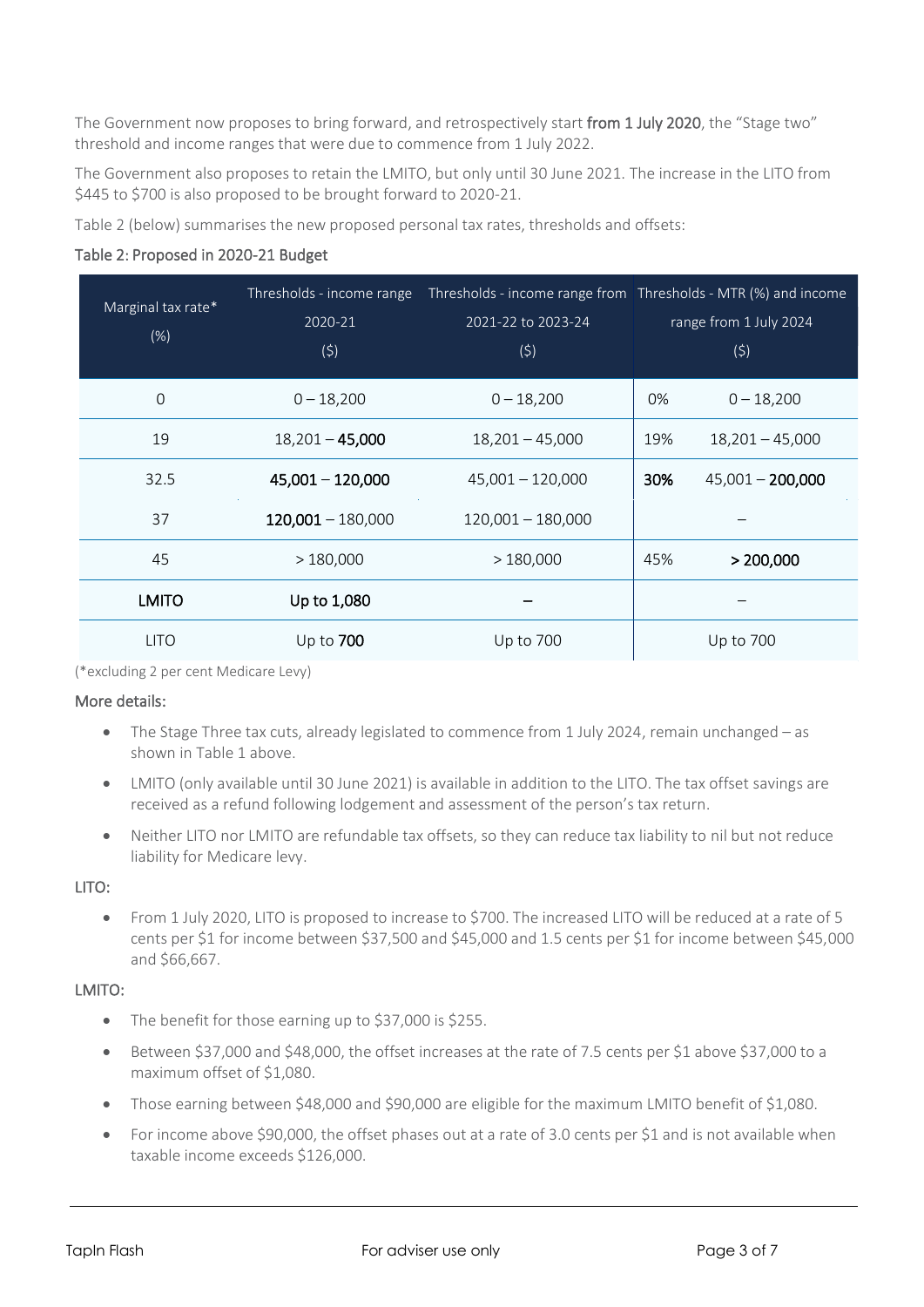### Effective tax-free threshold (2020-21):

### Effective tax-free threshold 2020-21 (proposed)

### LITO and LMITO

(Individuals below Age Pension age)

\$23,226\*

(\*some Medicare levy may be payable)

# **Removing Capital Gains Tax (CGT) for granny flat arrangements**

### **Proposed effective date:** 1 July 2021

The Government is proposing to provide a targeted CGT exemption for granny flat arrangements where there is a formal written agreement in place.

The social security granny flat rules allow people (typically older social security recipients) to transfer assets (typically cash or the recipients' principal home) to another person (typically the recipients' adult children) in exchange for a right of occupancy for life in a residential property, without potentially being subject to the usual deprivation rules.

For example, a parent(s) may transfer the title to their home to an adult child in exchange for a lifetime right to reside in this home. In this scenario, depending on the facts of the case, typically:

- There is no deprivation from a social security perspective, and
- The parent(s) continue to be treated as homeowners, with the value of the asset transferred exempted from social security assessment.

Importantly, social security rules do not require a formal agreement to assess a qualifying arrangement under the granny flat provisions.

The CGT rules relating to these granny flat arrangements are complex. As a result, to avoid the risk of incurring a CGT liability, many arrangements are currently undocumented. Unfortunately, this can leave older or disabled people vulnerable once they have transferred the asset to another person.

To address this concern, the Government is proposing a CGT exemption when a granny flat arrangement is created, varied or terminated under a formal agreement providing accommodation for older Australians or people with disabilities.

This proposed change will only apply to agreements that are entered into because of family relationships or other personal ties and will not apply to commercial rental arrangements.

### Observation:

If legislated, this measure will remove one of the complexities associated with establishing a granny flat interest. Apart from the social security and CGT aspects, there are other matters that should be considered before establishing a granny flat interest. Consideration should also be given to the potential costs, tax, estate planning and future residential aged care issues.

## **Taxation – Business**

# **Temporary full expensing of capital assets**

### **Proposed effective date:** 7:30pm, 6 October 2020

The Government is proposing that businesses with aggregated annual turnover of less than \$5 billion will be allowed to deduct the full cost of eligible capital assets acquired from Budget night and first used or installed by 30 June 2022.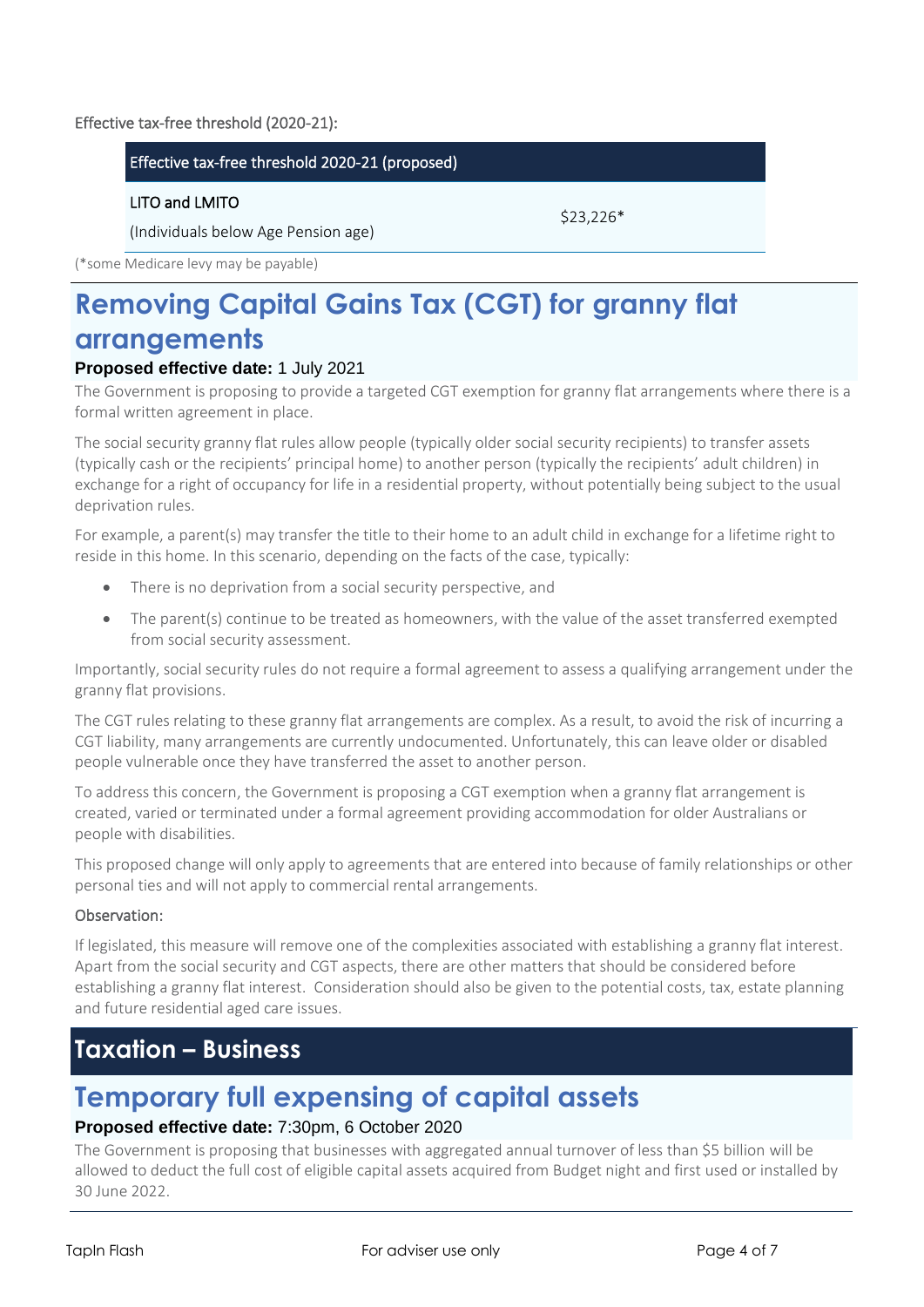Full expensing in the year of first use will apply to new depreciable assets and the cost of improvements to existing eligible assets. For small and medium sized businesses (with aggregated annual turnover of less than \$50 million), full expensing also applies to second-hand assets.

Businesses with aggregated annual turnover between \$50 million and \$500 million can still deduct the full cost of eligible second-hand assets costing less than \$150,000 that are purchased by 31 December 2020 under the enhanced instant asset write-off.

Businesses that hold assets eligible for the enhanced \$150,000 instant asset write-off will have an extra six months, until 30 June 2021, to first use or install those assets.

# **Temporary loss carry-back**

The Government is proposing to allow eligible companies to carry back tax losses from the 2019-20, 2020-21 or 2021-22 income years to offset previously taxed profits in 2018-19 or later income years.

Corporate tax entities with an aggregated turnover of less than \$5 billion can apply tax losses against taxed profits in a previous year, generating a refundable tax offset in the year in which the loss is made. The tax refund will be available on election by eligible businesses when they lodge their 2020-21 and 2021-22 tax returns.

Currently, companies are required to carry losses forward to offset profits in future years. Companies that do not elect to carry back losses under this measure can still carry losses forward as normal.

# **Expanding access to some small business tax concessions**

### **Proposed effective date:** Various

The Government is proposing to expand access to some small business tax concessions by increasing the small business entity turnover threshold for these concessions from \$10 million to \$50 million.

Businesses with an aggregated annual turnover of \$10 million or more but less than \$50 million will, for the first time, have access to up to ten further small business tax concessions in three phases:

- From 1 July 2020, eligible businesses will be able to immediately deduct certain start-up expenses and certain prepaid expenditure.
- From 1 April 2021, eligible businesses will be exempt from the 47 per cent fringe benefits tax on car parking and multiple work-related portable electronic devices (such as phones or laptops) provided to employees.
- From 1 July 2021, eligible businesses will be able to access the simplified trading stock rules, remit pay as you go (PAYG) instalments based on an adjusted notional tax basis, and settle excise duty and exciseequivalent customs duty monthly on eligible goods under the small business entity concession. Eligible businesses will also have a two-year amendment period apply to income tax assessments for income years starting from 1 July 2021, excluding entities that have significant international tax dealings or particularly complex affairs.

In addition, from 1 July 2021, the ATO's power to create a simplified accounting method determination for GST purposes will be expanded to apply to businesses below the \$50 million aggregated annual turnover threshold.

### Observation:

For small business CGT concessions the under \$2 million aggregated turnover test remains, or alternatively eligibility can be based on the \$6 million maximum net asset value test.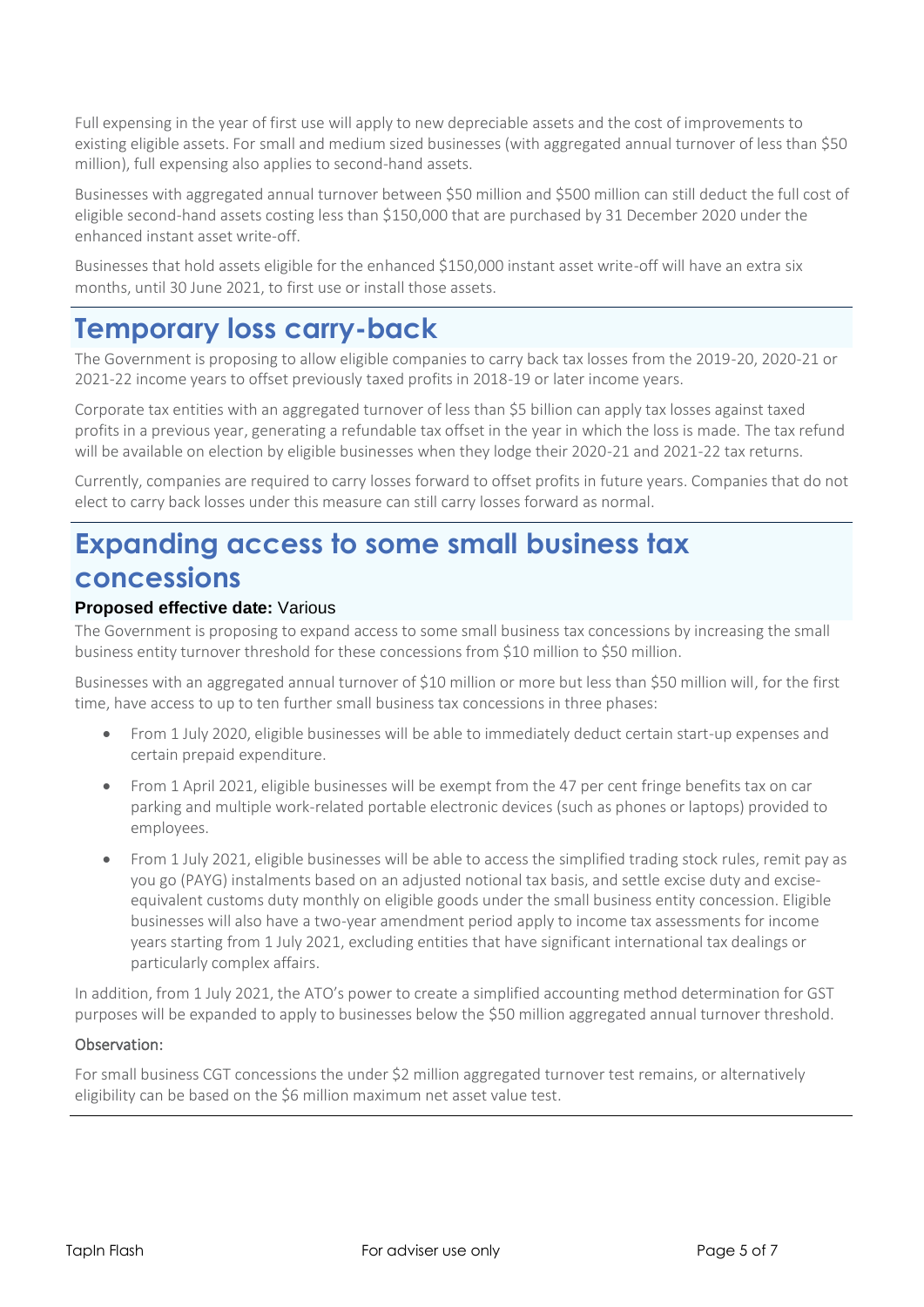# **Other related measures**

## **Proposed effective date:** Various

The Government has announced a number of other measures intended to accelerate employment growth for Australians, including the following:

- Businesses who take on a new apprentice from 5 October 2020 will be eligible for a 50 per cent wage subsidy, up to certain limits.
- Organisations who take on new employees may qualify for the new JobMaker Hiring Credit. Depending on the age of the new employee, a weekly credit of \$200 or \$100 will be available to eligible employers over 12 months from 7 October 2020 for each additional new job they create for an eligible employee.
- The Government is proposing to introduce an exemption from the 47 per cent fringe benefits tax (FBT) for employers providing retraining and reskilling benefits to redundant, or soon to be redundant, employees where the benefits may not be related to their current employment.

# **Social Security, Families and Aged Care**

# **Further economic support payments for income support recipients**

## **Proposed effective date:** From November 2020 (first payment) and early 2021 (second payment)

The Government will provide two economic support payments of \$250 each to eligible income support recipients and concession card holders. The first payment will be made available from November/December 2020 and the second from early 2021.

Recipients of the following social security payments or concession cards are eligible:

- Age Pension
- Disability Support Pension
- Carer Payment
- Carer Allowance (not in receipt of a primary income support payment)
- Commonwealth Seniors Health Card
- Pensioner Concession Card (not in receipt of a primary income support payment)
- Family Tax Benefit, including Double Orphan Pension
- eligible Department of Veterans' Affairs (DVA) payment recipients and concession card holders.

The payments are exempt from taxation and will not count as income for the purposes of any income support payment.

### Observation:

These payments build on the two previous \$750 Economic Support Payments, paid earlier in 2020, in response to the COVID-19 pandemic.

## **Temporarily relaxing the Paid Parental Leave work test Proposed effective date:** 22 March 2020

One of the eligibility criteria for Paid Parental Leave is a work test. Under the current rules, to meet the work test, the parent must have worked in 10 of the last 13 months preceding the birth or adoption of the child.